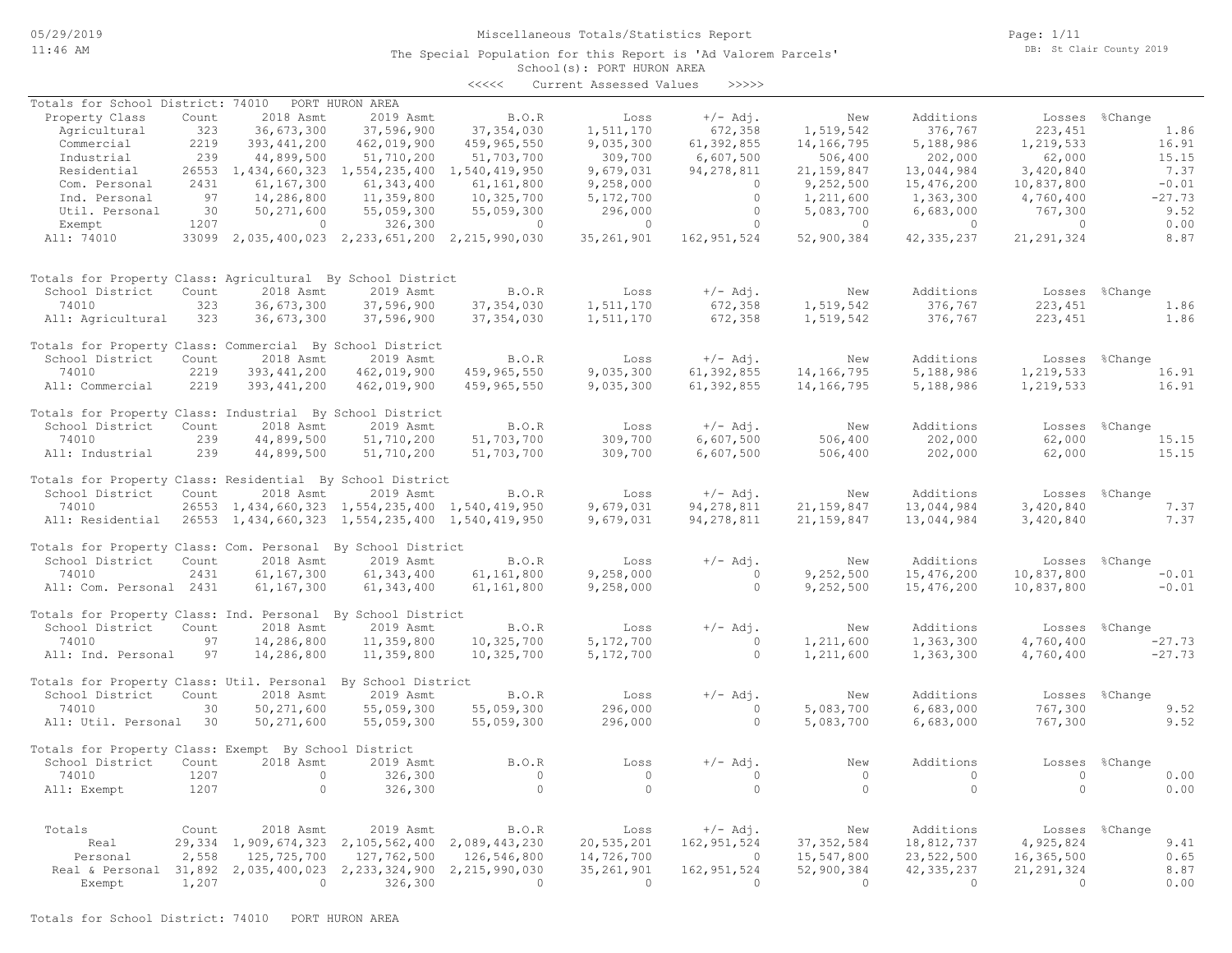#### School(s): PORT HURON AREA The Special Population for this Report is 'Ad Valorem Parcels'

|       | $0.0001000 \pm 0.001$ . To $0.010000$ in the set |                                   |        |
|-------|--------------------------------------------------|-----------------------------------|--------|
| くくくくく |                                                  | S.E.V., Taxable and Capped Values | >>>>>> |

|                                                              |        |                     |                                                     |                | and capped    |                                   |               |                                   |                                                                                                                                     |                  |
|--------------------------------------------------------------|--------|---------------------|-----------------------------------------------------|----------------|---------------|-----------------------------------|---------------|-----------------------------------|-------------------------------------------------------------------------------------------------------------------------------------|------------------|
| Property Class                                               | Count  | 2018 SEV            | Fin SEV                                             | 2019 SEV       | 2018 Tax      | Fin Tax                           | 2019 Tax      | BOR Tax                           | 2019 Cap                                                                                                                            | 2019 MCAP        |
| Agricultural                                                 | 323    | 36,673,300          | 36,673,300                                          | 37, 354, 030   | 20,607,420    | 20,591,870                        | 21, 425, 926  | 21,306,782                        | 21, 416, 524                                                                                                                        | 21,400,273       |
| Commercial                                                   | 2219   | 393, 441, 200       | 387,041,756                                         | 459,965,550    | 321,019,553   | 318, 356, 908                     | 335,808,479   | 335, 111, 983                     | 329, 975, 565                                                                                                                       | 329,843,155      |
| Industrial                                                   | 239    | 44,899,500          | 44,899,500                                          | 51,703,700     | 41,823,479    | 41,823,479                        | 43, 201, 643  | 43, 195, 143                      | 42,961,322                                                                                                                          | 42,961,322       |
| Residential                                                  |        | 26553 1,434,660,323 | 1,431,482,196                                       | 1,540,419,950  | 1,206,697,392 | 1,203,937,423 1,265,489,130       |               | 1,254,537,913                     | 1,255,465,011                                                                                                                       | 1, 245, 713, 717 |
| Com. Personal                                                | 2431   | 61,167,300          | 60,900,653                                          | 61,161,800     | 61,167,300    | 60,900,653                        | 61, 343, 400  | 61, 161, 800                      | 61, 343, 400                                                                                                                        | 61,161,800       |
| Ind. Personal                                                | 97     | 14,286,800          | 12,570,200                                          | 10,325,700     | 14,286,800    | 12,570,200                        | 11,359,800    | 10,325,700                        | 11,359,800                                                                                                                          | 10,325,700       |
| Util. Personal                                               | 30     | 50,271,600          | 50,261,800                                          | 55,059,300     | 50, 151, 227  | 50, 141, 427                      | 54,939,306    | 54,939,306                        | 54, 952, 370                                                                                                                        | 54, 952, 370     |
| Exempt                                                       | 1207   | $\circ$             | $\circ$                                             | $\mathbf{0}$   | $\circ$       | $\circ$                           | 214,716       | 0                                 | 202,746                                                                                                                             | $\circ$          |
| All: 74010                                                   |        |                     |                                                     |                |               |                                   |               |                                   | 33099 2,035,400,023 2,023,829,405 2,215,990,030 1,715,753,171 1,708,321,960 1,793,782,400 1,780,578,627 1,777,676,738 1,766,358,337 |                  |
| Totals for Property Class: Agricultural By School District   |        |                     |                                                     |                |               |                                   |               |                                   |                                                                                                                                     |                  |
| School District                                              | Count  | 2018 SEV            | Fin SEV                                             | 2019 SEV       | 2018 Tax      | Fin Tax                           | 2019 Tax      | BOR Tax                           | 2019 Cap                                                                                                                            | 2019 MCAP        |
| 74010                                                        | 323    | 36,673,300          | 36,673,300                                          | 37, 354, 030   | 20,607,420    | 20,591,870                        | 21, 425, 926  | 21,306,782                        | 21, 416, 524                                                                                                                        | 21,400,273       |
| All: Agricultural                                            | 323    | 36,673,300          | 36,673,300                                          | 37, 354, 030   | 20,607,420    | 20,591,870                        | 21, 425, 926  | 21,306,782                        | 21, 416, 524                                                                                                                        | 21,400,273       |
| Totals for Property Class: Commercial By School District     |        |                     |                                                     |                |               |                                   |               |                                   |                                                                                                                                     |                  |
| School District                                              | Count  | 2018 SEV            | Fin SEV                                             | 2019 SEV       | 2018 Tax      | Fin Tax                           | 2019 Tax      | BOR Tax                           | 2019 Cap                                                                                                                            | 2019 MCAP        |
| 74010                                                        | 2219   | 393, 441, 200       | 387,041,756                                         | 459,965,550    | 321,019,553   | 318, 356, 908                     | 335,808,479   | 335, 111, 983                     | 329, 975, 565                                                                                                                       | 329,843,155      |
| All: Commercial                                              | 2219   | 393, 441, 200       | 387,041,756                                         | 459,965,550    | 321,019,553   | 318,356,908                       | 335,808,479   | 335, 111, 983                     | 329, 975, 565                                                                                                                       | 329,843,155      |
| Totals for Property Class: Industrial By School District     |        |                     |                                                     |                |               |                                   |               |                                   |                                                                                                                                     |                  |
| School District                                              | Count  | 2018 SEV            | Fin SEV                                             | 2019 SEV       | 2018 Tax      | Fin Tax                           | 2019 Tax      | BOR Tax                           | 2019 Cap                                                                                                                            | 2019 MCAP        |
| 74010                                                        | 239    | 44,899,500          | 44,899,500                                          | 51,703,700     | 41,823,479    | 41,823,479                        | 43, 201, 643  | 43, 195, 143                      | 42,961,322                                                                                                                          | 42,961,322       |
| All: Industrial                                              | 239    | 44,899,500          | 44,899,500                                          | 51,703,700     | 41,823,479    | 41,823,479                        | 43, 201, 643  | 43, 195, 143                      | 42,961,322                                                                                                                          | 42,961,322       |
| Totals for Property Class: Residential By School District    |        |                     |                                                     |                |               |                                   |               |                                   |                                                                                                                                     |                  |
| School District                                              | Count  | 2018 SEV            | Fin SEV                                             | 2019 SEV       | 2018 Tax      | Fin Tax                           | 2019 Tax      | BOR Tax                           | 2019 Cap                                                                                                                            | 2019 MCAP        |
| 74010                                                        |        |                     | 26553 1,434,660,323 1,431,482,196 1,540,419,950     |                | 1,206,697,392 | 1, 203, 937, 423 1, 265, 489, 130 |               | 1, 254, 537, 913 1, 255, 465, 011 |                                                                                                                                     | 1,245,713,717    |
| All: Residential                                             |        |                     |                                                     |                |               |                                   |               |                                   | 26553 1,434,660,323 1,431,482,196 1,540,419,950 1,206,697,392 1,203,937,423 1,265,489,130 1,254,537,913 1,255,465,011 1,245,713,717 |                  |
| Totals for Property Class: Com. Personal By School District  |        |                     |                                                     |                |               |                                   |               |                                   |                                                                                                                                     |                  |
| School District                                              | Count  | 2018 SEV            | Fin SEV                                             | 2019 SEV       | 2018 Tax      | Fin Tax                           | 2019 Tax      | BOR Tax                           | 2019 Cap                                                                                                                            | 2019 MCAP        |
| 74010                                                        | 2431   | 61, 167, 300        | 60,900,653                                          | 61,161,800     | 61,167,300    | 60,900,653                        | 61, 343, 400  | 61,161,800                        | 61, 343, 400                                                                                                                        | 61,161,800       |
| All: Com. Personal 2431                                      |        | 61,167,300          | 60,900,653                                          | 61,161,800     | 61,167,300    | 60,900,653                        | 61, 343, 400  | 61,161,800                        | 61, 343, 400                                                                                                                        | 61,161,800       |
| Totals for Property Class: Ind. Personal By School District  |        |                     |                                                     |                |               |                                   |               |                                   |                                                                                                                                     |                  |
| School District                                              | Count  | 2018 SEV            | Fin SEV                                             | 2019 SEV       | 2018 Tax      | Fin Tax                           | 2019 Tax      | BOR Tax                           | 2019 Cap                                                                                                                            | 2019 MCAP        |
| 74010                                                        | 97     | 14,286,800          | 12,570,200                                          | 10,325,700     | 14,286,800    | 12,570,200                        | 11,359,800    | 10,325,700                        | 11,359,800                                                                                                                          | 10,325,700       |
| All: Ind. Personal                                           | 97     | 14,286,800          | 12,570,200                                          | 10,325,700     | 14,286,800    | 12,570,200                        | 11,359,800    | 10,325,700                        | 11,359,800                                                                                                                          | 10,325,700       |
| Totals for Property Class: Util. Personal By School District |        |                     |                                                     |                |               |                                   |               |                                   |                                                                                                                                     |                  |
| School District                                              | Count  | 2018 SEV            | Fin SEV                                             | 2019 SEV       | 2018 Tax      | Fin Tax                           | 2019 Tax      | BOR Tax                           | 2019 Cap                                                                                                                            | 2019 MCAP        |
| 74010                                                        | 30     | 50,271,600          | 50,261,800                                          | 55,059,300     | 50, 151, 227  | 50, 141, 427                      | 54,939,306    | 54,939,306                        | 54,952,370                                                                                                                          | 54,952,370       |
| All: Util. Personal                                          | 30     | 50,271,600          | 50,261,800                                          | 55,059,300     | 50, 151, 227  | 50, 141, 427                      | 54,939,306    | 54,939,306                        | 54, 952, 370                                                                                                                        | 54,952,370       |
| Totals for Property Class: Exempt By School District         |        |                     |                                                     |                |               |                                   |               |                                   |                                                                                                                                     |                  |
| School District                                              | Count  | 2018 SEV            | Fin SEV                                             | 2019 SEV       | 2018 Tax      | Fin Tax                           | 2019 Tax      | BOR Tax                           | 2019 Cap                                                                                                                            | 2019 MCAP        |
| 74010                                                        | 1207   | $\circ$             | $\circ$                                             | $\circ$        | $\circ$       | $\circ$                           | 214,716       | $\circ$                           | 202,746                                                                                                                             | $\circ$          |
| All: Exempt                                                  | 1207   | $\circ$             | $\circ$                                             | $\overline{0}$ | $\circ$       | $\circ$                           | 214,716       | $\circ$                           | 202,746                                                                                                                             | $\circ$          |
| Totals                                                       | Count  | 2018 SEV            | Fin SEV                                             | 2019 SEV       | 2018 Tax      | Fin Tax                           | 2019 Tax      | BOR Tax                           | 2019 Cap                                                                                                                            | 2019 MCAP        |
| Real                                                         | 29,334 |                     | 1,909,674,323 1,900,096,752                         | 2,089,443,230  |               | 1,590,147,844 1,584,709,680       |               |                                   | 1,665,925,178  1,654,151,821  1,649,818,422  1,639,918,467                                                                          |                  |
| Personal                                                     | 2,558  | 125,725,700         | 123, 732, 653                                       | 126,546,800    | 125,605,327   | 123,612,280                       | 127,642,506   | 126,426,806                       | 127,655,570                                                                                                                         | 126, 439, 870    |
| Real & Personal                                              |        |                     | 31,892  2,035,400,023  2,023,829,405  2,215,990,030 |                |               | 1,715,753,171 1,708,321,960       | 1,793,567,684 | 1,780,578,627                     | 1,777,473,992                                                                                                                       | 1,766,358,337    |
| Exempt                                                       | 1,207  | $\Omega$            | $\Omega$                                            | $\Omega$       | $\Omega$      | $\Omega$                          | 214,716       | $\circ$                           | 202,746                                                                                                                             | $\circ$          |
|                                                              |        |                     |                                                     |                |               |                                   |               |                                   |                                                                                                                                     |                  |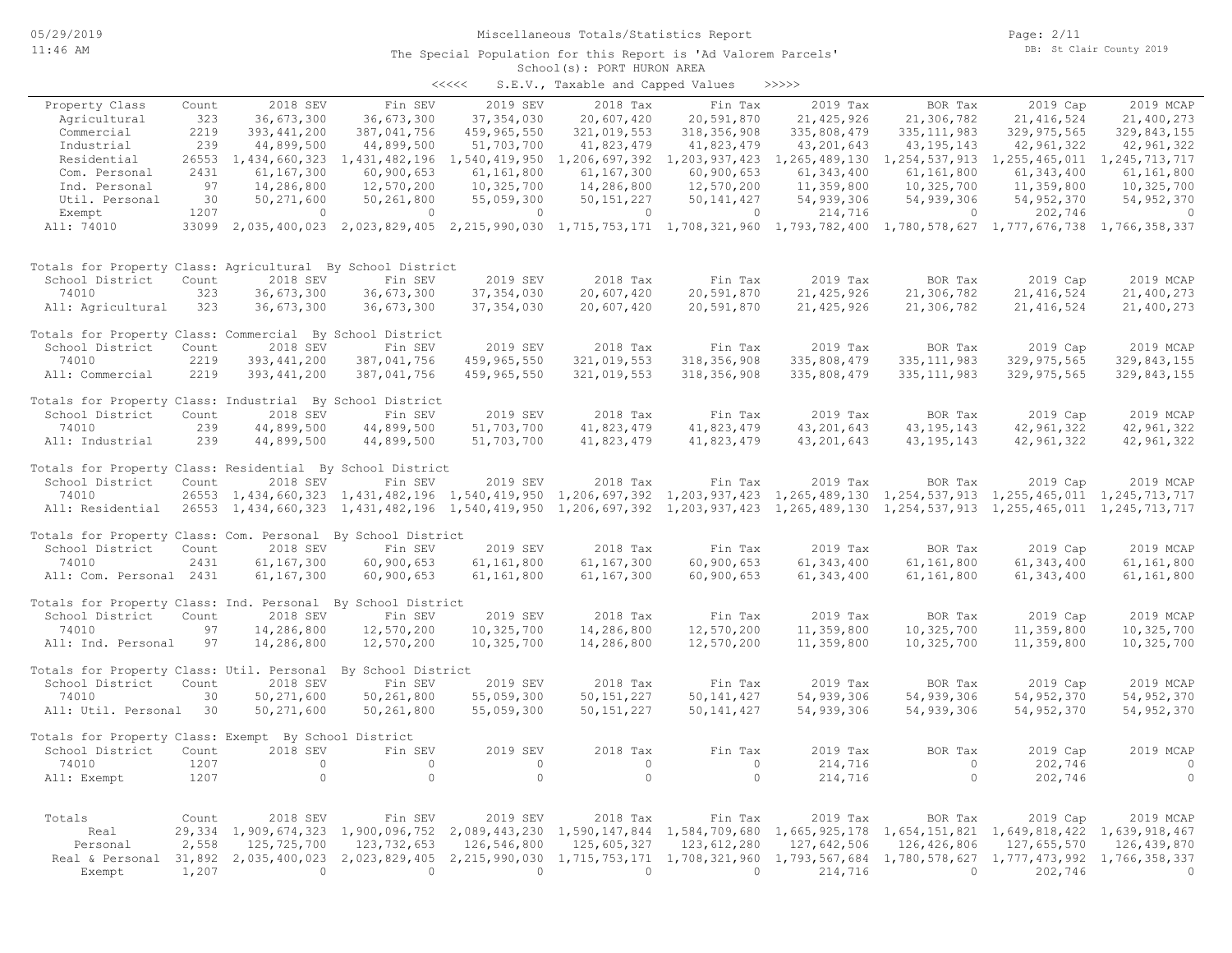# Miscellaneous Totals/Statistics Report

Page: 3/11 DB: St Clair County 2019

#### School(s): PORT HURON AREA The Special Population for this Report is 'Ad Valorem Parcels'

| くくくくく | PRE/MBT Percentage Times S.E.V. |  |  | >>>>> |
|-------|---------------------------------|--|--|-------|
|-------|---------------------------------|--|--|-------|

| Totals for School District: 74010                            |                |                        | PORT HURON AREA |                           |                |                                |               |                                |                |
|--------------------------------------------------------------|----------------|------------------------|-----------------|---------------------------|----------------|--------------------------------|---------------|--------------------------------|----------------|
| Property Class                                               | Count          | 2018 ORIG              | 2018 ORIG       | Final PRE                 | Final          | W/O Winter                     | W/O Winter    | 2019 ORIG                      | 2019 ORIG      |
|                                                              |                | PRE                    | Non-PRE         |                           | Non-PRE        | PRE                            | Non-PRE       | PRE                            | Non-PRE        |
| Agricultural                                                 | 321            | 36, 163, 025           | 510,275         | 36, 163, 025              | 510,275        | 36, 163, 025                   | 510,275       | 36,630,755                     | 723,275        |
| Commercial                                                   | 47             | 2,726,685              | 390, 714, 515   | 2,602,560                 | 384, 439, 196  | 2,602,560                      | 384, 439, 196 | 3,002,887                      | 456,962,663    |
| Industrial                                                   | $\circ$        | 47,100                 | 44,852,400      | $\bigcirc$                | 44,899,500     | $\Omega$                       | 44,899,500    | $\circ$                        | 51,703,700     |
| Residential                                                  |                | 18836 1, 178, 923, 725 | 255,736,598     | 1,179,938,400             |                | 251, 543, 796 1, 179, 046, 946 |               | 252, 435, 250 1, 274, 997, 231 | 265, 422, 719  |
| Com. Personal                                                | 2431           | 61, 167, 300           | $\circ$         | 60,900,653                | $\circ$        | 60,900,653                     | $\circ$       | 61,161,800                     | $\overline{0}$ |
|                                                              | 97             |                        | $\circ$         | 12,570,200                | $\circ$        |                                | $\circ$       |                                | $\circ$        |
| Ind. Personal                                                |                | 14,286,800             |                 |                           |                | 12,570,200                     |               | 10,325,700                     |                |
| Util. Personal                                               | $\overline{0}$ | $\circ$                | 50,271,600      | $\sim$ 0                  | 50,261,800     | $\circ$                        | 50,261,800    | $\overline{0}$                 | 55,059,300     |
| Exempt                                                       | 3              | $\circ$                | $\circ$         | $\circ$                   | $\circ$        | $\circ$                        | $\circ$       | $\circ$                        | $\circ$        |
| All: 74010                                                   |                | 21,735 1,293,314,635   |                 | 742,085,388 1,292,174,838 |                | 731,654,567 1,291,283,384      |               | 732, 546, 021 1, 386, 118, 373 | 829,871,657    |
| Totals for Property Class: Agricultural By School District   |                |                        |                 |                           |                |                                |               |                                |                |
| School District                                              | Count          | 2018 ORIG              | 2018 ORIG       | Final PRE                 | Final          | W/O Winter                     | W/O Winter    | 2019 ORIG                      | 2019 ORIG      |
|                                                              |                | PRE                    | Non-PRE         |                           | Non-PRE        | PRE                            | Non-PRE       | PRE                            | Non-PRE        |
| 74010                                                        | 321            | 36, 163, 025           | 510,275         | 36, 163, 025              | 510,275        | 36, 163, 025                   | 510,275       | 36,630,755                     | 723,275        |
| All: Agricultural                                            | 321            | 36, 163, 025           | 510,275         | 36, 163, 025              | 510,275        | 36, 163, 025                   | 510,275       | 36,630,755                     | 723,275        |
| Totals for Property Class: Commercial By School District     |                |                        |                 |                           |                |                                |               |                                |                |
| School District                                              | Count          | 2018 ORIG              | 2018 ORIG       | Final PRE                 | Final          | W/O Winter                     | W/O Winter    | 2019 ORIG                      | 2019 ORIG      |
|                                                              |                | PRE                    | Non-PRE         |                           | Non-PRE        | PRE                            | Non-PRE       | PRE                            | Non-PRE        |
| 74010                                                        | 47             | 2,726,685              | 390,714,515     | 2,602,560                 | 384, 439, 196  | 2,602,560                      | 384, 439, 196 | 3,002,887                      | 456,962,663    |
|                                                              | 47             |                        | 390,714,515     |                           |                | 2,602,560                      |               | 3,002,887                      |                |
| All: Commercial                                              |                | 2,726,685              |                 | 2,602,560                 | 384, 439, 196  |                                | 384, 439, 196 |                                | 456,962,663    |
| Totals for Property Class: Industrial By School District     |                |                        |                 |                           |                |                                |               |                                |                |
| School District                                              | Count          | 2018 ORIG              | 2018 ORIG       | Final PRE                 | Final          | W/O Winter                     | W/O Winter    | 2019 ORIG                      | 2019 ORIG      |
|                                                              |                | PRE                    | Non-PRE         |                           | Non-PRE        | PRE                            | Non-PRE       | PRE                            | Non-PRE        |
| 74010                                                        | $\circ$        | 47,100                 | 44,852,400      | $\overline{0}$            | 44,899,500     | $\overline{0}$                 | 44,899,500    | $\overline{0}$                 | 51,703,700     |
| All: Industrial                                              | $\circ$        | 47,100                 | 44,852,400      | $\circ$                   | 44,899,500     | $\overline{0}$                 | 44,899,500    | $\circ$                        | 51,703,700     |
|                                                              |                |                        |                 |                           |                |                                |               |                                |                |
| Totals for Property Class: Residential By School District    |                |                        |                 |                           |                |                                |               |                                |                |
| School District                                              | Count          | 2018 ORIG              | 2018 ORIG       | Final PRE                 | Final          | W/O Winter                     | W/O Winter    | 2019 ORIG                      | 2019 ORIG      |
|                                                              |                | PRE                    | Non-PRE         |                           | Non-PRE        | PRE                            | Non-PRE       | PRE                            | Non-PRE        |
| 74010                                                        |                | 18836 1, 178, 923, 725 |                 | 255,736,598 1,179,938,400 |                | 251, 543, 796 1, 179, 046, 946 |               | 252, 435, 250 1, 274, 997, 231 | 265, 422, 719  |
| All: Residential                                             |                | 18836 1,178,923,725    |                 | 255,736,598 1,179,938,400 |                | 251, 543, 796 1, 179, 046, 946 |               | 252, 435, 250 1, 274, 997, 231 | 265, 422, 719  |
|                                                              |                |                        |                 |                           |                |                                |               |                                |                |
| Totals for Property Class: Com. Personal By School District  |                |                        |                 |                           |                |                                |               |                                |                |
| School District                                              | Count          | 2018 ORIG              | 2018 ORIG       | Final PRE                 | Final          | W/O Winter                     | W/O Winter    | 2019 ORIG                      | 2019 ORIG      |
|                                                              |                | PRE                    | Non-PRE         |                           | Non-PRE        | PRE                            | Non-PRE       | PRE                            | Non-PRE        |
| 74010                                                        | 2431           | 61, 167, 300           | $\circ$         | 60,900,653                | $\overline{0}$ | 60,900,653                     | $\circ$       | 61,161,800                     | $\overline{0}$ |
| All: Com. Personal 2431                                      |                | 61, 167, 300           | $\circ$         | 60,900,653                | $\Omega$       | 60,900,653                     | $\circ$       | 61,161,800                     | $\Omega$       |
| Totals for Property Class: Ind. Personal By School District  |                |                        |                 |                           |                |                                |               |                                |                |
| School District                                              | Count          | 2018 ORIG              | 2018 ORIG       | Final PRE                 | Final          | W/O Winter                     | W/O Winter    | 2019 ORIG                      | 2019 ORIG      |
|                                                              |                |                        |                 |                           |                |                                |               |                                |                |
|                                                              |                | PRE                    | Non-PRE         |                           | Non-PRE        | PRE                            | Non-PRE       | PRE                            | Non-PRE        |
| 74010                                                        | 97             | 14,286,800             | $\circ$         | 12,570,200                | $\circ$        | 12,570,200                     | $\circ$       | 10,325,700                     | $\circ$        |
| All: Ind. Personal                                           | 97             | 14,286,800             | $\circ$         | 12,570,200                | $\circ$        | 12,570,200                     | $\circ$       | 10,325,700                     | $\overline{0}$ |
| Totals for Property Class: Util. Personal By School District |                |                        |                 |                           |                |                                |               |                                |                |
| School District                                              | Count          | 2018 ORIG              | 2018 ORIG       | Final PRE                 | Final          | W/O Winter                     | W/O Winter    | 2019 ORIG                      | 2019 ORIG      |
|                                                              |                |                        |                 |                           |                |                                |               |                                |                |
|                                                              |                | PRE                    | Non-PRE         |                           | Non-PRE        | PRE                            | Non-PRE       | PRE                            | Non-PRE        |
| 74010                                                        | 0              | $\circ$                | 50,271,600      | 0                         | 50,261,800     | $\circ$                        | 50,261,800    | $\circ$                        | 55,059,300     |
| All: Util. Personal                                          | 0              | $\circ$                | 50,271,600      | $\Omega$                  | 50,261,800     | 0                              | 50,261,800    | $\circ$                        | 55,059,300     |
| Totals for Property Class: Exempt By School District         |                |                        |                 |                           |                |                                |               |                                |                |
| School District                                              | Count          | 2018 ORIG              | 2018 ORIG       | Final PRE                 | Final          | W/O Winter                     | W/O Winter    | 2019 ORIG                      | 2019 ORIG      |
|                                                              |                | PRE                    | Non-PRE         |                           | Non-PRE        | PRE                            | Non-PRE       | PRE                            | Non-PRE        |
| 74010                                                        | 3              | $\circ$                | 0               | $\circ$                   | 0              | 0                              | 0             | $\circ$                        | 0              |
|                                                              | 3              | $\circ$                | $\circ$         | $\circ$                   | $\circ$        | $\circ$                        | $\circ$       | $\mathbb O$                    | $\circ$        |
| All: Exempt                                                  |                |                        |                 |                           |                |                                |               |                                |                |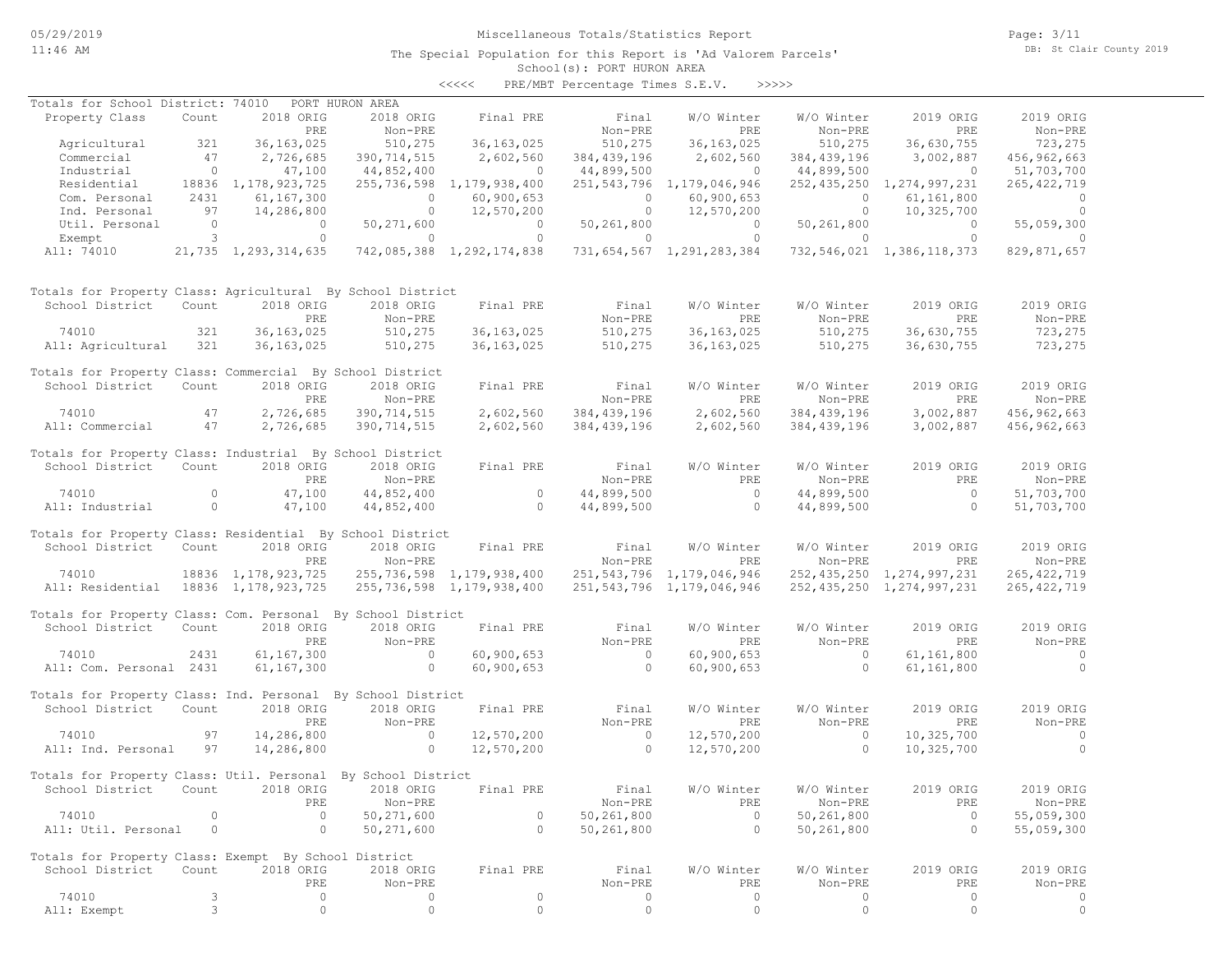05/29/2019 11:46 AM

Miscellaneous Totals/Statistics Report

Page: 4/11 DB: St Clair County 2019

### School(s): PORT HURON AREA The Special Population for this Report is 'Ad Valorem Parcels'

<<<<< PRE/MBT Percentage Times S.E.V. >>>>>

| Totals          | Count    | 2018 ORIG     | 2018 ORIG     | Final PRE     | Final       | W/O Winter    | W/O Winter  | 2019 ORIG     | 2019 ORIG   |
|-----------------|----------|---------------|---------------|---------------|-------------|---------------|-------------|---------------|-------------|
|                 |          | PRE           | Non-PRE       |               | Non-PRE     | PRE           | Non-PRE     | PRE           | Non-PRE     |
| Real            | 19,204 1 | 1,217,860,535 | 691,813,788 1 | 1,218,703,985 | 681,392,767 | 1,217,812,531 | 682,284,221 | 1,314,630,873 | 774,812,357 |
| Personal        | 2,528    | 75,454,100    | 50,271,600    | 73,470,853    | 50,261,800  | 73,470,853    | 50,261,800  | 71,487,500    | 55,059,300  |
| Real & Personal | 21,732 1 | 1,293,314,635 | 742,085,388   | 1,292,174,838 | 731,654,567 | 1,291,283,384 | 732,546,021 | 1,386,118,373 | 829,871,657 |
| Exempt          |          |               |               |               |             |               |             |               |             |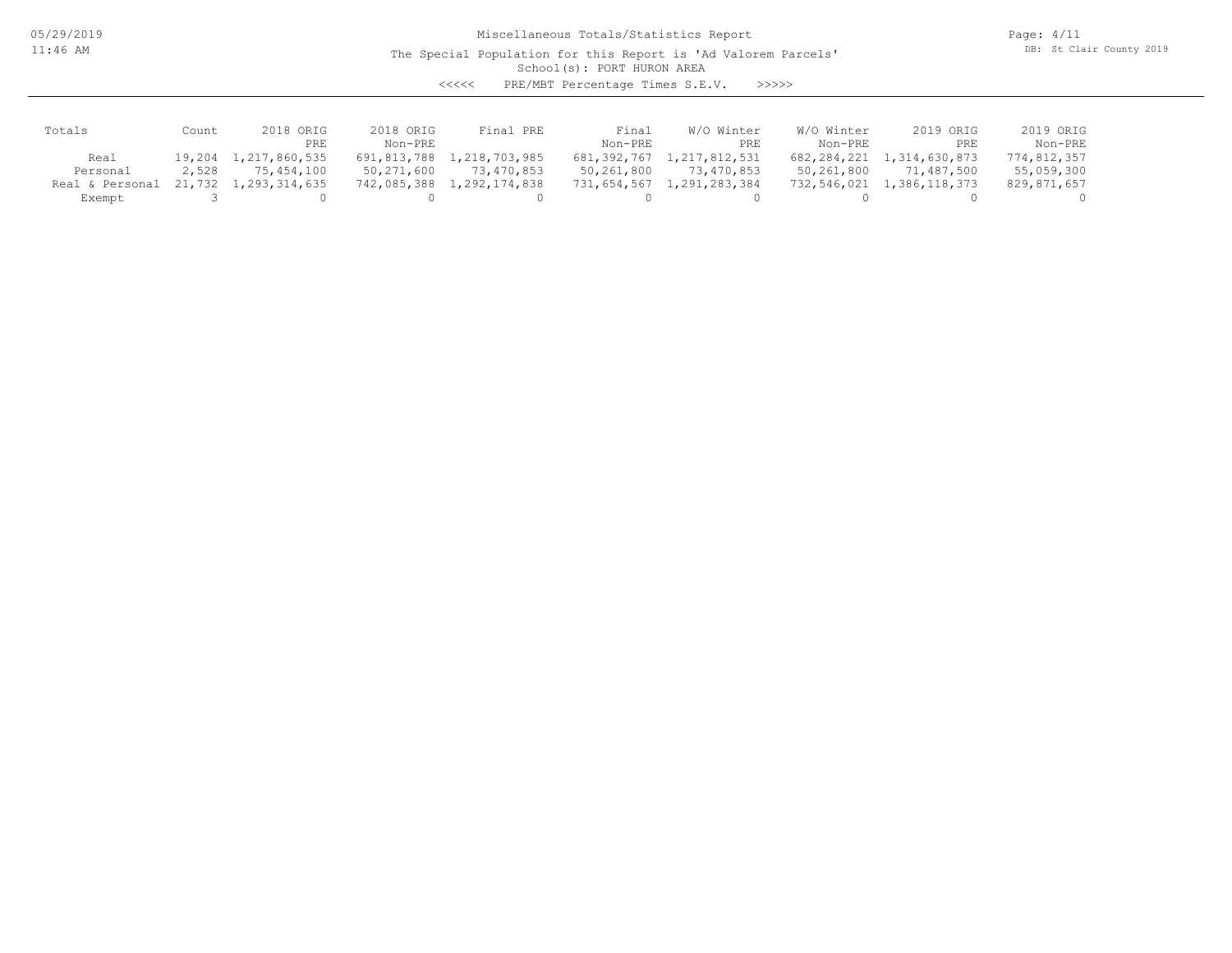# Miscellaneous Totals/Statistics Report

Page: 5/11 DB: St Clair County 2019

#### School(s): PORT HURON AREA The Special Population for this Report is 'Ad Valorem Parcels'

| <<<< | PRE/MBT Percentage Times Taxable |  |  | >>>>> |
|------|----------------------------------|--|--|-------|
|------|----------------------------------|--|--|-------|

| Totals for School District: 74010 PORT HURON AREA            |                                       |                     |                    |                           |                           |                           |                    |                                |                      |
|--------------------------------------------------------------|---------------------------------------|---------------------|--------------------|---------------------------|---------------------------|---------------------------|--------------------|--------------------------------|----------------------|
| Property Class                                               | Count                                 | 2018 ORIG           | 2018 ORIG          | Final PRE                 | Final                     | W/O Winter                | W/O Winter         | 2019 ORIG                      | 2019 ORIG            |
|                                                              |                                       | PRE                 | Non-PRE            |                           | Non-PRE                   | PRE                       | Non-PRE            | PRE                            | Non-PRE              |
| Agricultural                                                 | 321                                   | 20,300,796          | 306,624            | 20,285,246                | 306,624                   | 20,285,246                | 306,624            | 20,890,178                     | 416,604              |
| Commercial                                                   | 47                                    | 2,216,194           | 318,803,359        | 2,158,726                 | 316, 198, 182             | 2,158,726                 | 316, 198, 182      | 2,143,980                      | 332,968,003          |
| Industrial                                                   | $\overline{0}$                        | 47,100              | 41,776,379         | $\overline{0}$            | 41,823,479                | $\overline{0}$            | 41,823,479         | $\overline{0}$                 | 43,195,143           |
| Residential                                                  | 18836                                 | 994,820,338         | 211,877,054        | 996,016,816               | 207,920,607               | 995, 264, 714             |                    | 208,672,709 1,041,500,289      | 213,037,624          |
| Com. Personal                                                | 2431                                  | 61,167,300          | $\overline{0}$     | 60,900,653                | $\overline{0}$            | 60,900,653                | $\circ$            | 61, 161, 800                   | $\circ$              |
| Ind. Personal                                                | 97                                    | 14,286,800          | $\circ$            | 12,570,200                | $\circ$                   | 12,570,200                | $\circ$            | 10,325,700                     | $\Omega$             |
| Util. Personal                                               | $\begin{array}{c} 0 \\ 3 \end{array}$ | $\circ$             | 50,151,227         | $\overline{0}$            | 50, 141, 427              | $\overline{0}$            | 50, 141, 427       | $\overline{0}$                 | 54,939,306           |
| Exempt                                                       |                                       | $\circ$             | $\circ$            | $\overline{0}$            | $\overline{0}$            | $\circ$                   | $\circ$            | $\overline{0}$                 | $\Omega$             |
| All: 74010                                                   |                                       | 21735 1,092,838,528 |                    | 622,914,643 1,091,931,641 |                           | 616,390,319 1,091,179,539 |                    | 617, 142, 421 1, 136, 021, 947 | 644,556,680          |
| Totals for Property Class: Agricultural By School District   |                                       |                     |                    |                           |                           |                           |                    |                                |                      |
| School District                                              | Count                                 | 2018 ORIG           | 2018 ORIG          | Final PRE                 | Final                     | W/O Winter                | W/O Winter         | 2019 ORIG                      | 2019 ORIG            |
|                                                              |                                       | PRE                 | Non-PRE            |                           | Non-PRE                   | PRE                       | Non-PRE            | PRE                            | Non-PRE              |
| 74010                                                        | 321                                   | 20,300,796          | 306,624            | 20, 285, 246              | 306,624                   | 20, 285, 246              | 306,624            | 20,890,178                     | 416,604              |
| All: Agricultural                                            | 321                                   | 20,300,796          | 306,624            | 20,285,246                | 306,624                   | 20,285,246                | 306,624            | 20,890,178                     | 416,604              |
| Totals for Property Class: Commercial By School District     |                                       |                     |                    |                           |                           |                           |                    |                                |                      |
| School District                                              | Count                                 | 2018 ORIG           | 2018 ORIG          | Final PRE                 | Final                     | W/O Winter                | W/O Winter         | 2019 ORIG                      | 2019 ORIG            |
|                                                              |                                       | PRE                 | Non-PRE            |                           | Non-PRE                   | PRE                       | Non-PRE            | PRE                            | Non-PRE              |
| 74010                                                        | 47                                    | 2,216,194           | 318,803,359        | 2,158,726                 | 316, 198, 182             | 2,158,726                 | 316, 198, 182      | 2,143,980                      | 332,968,003          |
| All: Commercial                                              | 47                                    | 2,216,194           | 318,803,359        | 2,158,726                 | 316, 198, 182             | 2,158,726                 | 316, 198, 182      | 2,143,980                      | 332,968,003          |
| Totals for Property Class: Industrial By School District     |                                       |                     |                    |                           |                           |                           |                    |                                |                      |
| School District                                              | Count                                 | 2018 ORIG           | 2018 ORIG          | Final PRE                 | Final                     | W/O Winter                | W/O Winter         | 2019 ORIG                      | 2019 ORIG            |
|                                                              |                                       | PRE                 | Non-PRE            |                           | Non-PRE                   | PRE                       | Non-PRE            | PRE                            | Non-PRE              |
| 74010                                                        | $\circ$                               | 47,100              | 41,776,379         | $\overline{0}$            | 41,823,479                | $\overline{0}$            | 41,823,479         | $\overline{0}$                 | 43, 195, 143         |
| All: Industrial                                              | $\overline{0}$                        | 47,100              | 41,776,379         | $\overline{0}$            | 41,823,479                | $\overline{0}$            | 41,823,479         | $\overline{0}$                 | 43, 195, 143         |
|                                                              |                                       |                     |                    |                           |                           |                           |                    |                                |                      |
| Totals for Property Class: Residential By School District    |                                       |                     |                    |                           |                           |                           |                    |                                |                      |
| School District                                              | Count                                 | 2018 ORIG           | 2018 ORIG          | Final PRE                 | Final                     | W/O Winter                | W/O Winter         | 2019 ORIG                      | 2019 ORIG            |
|                                                              |                                       | PRE                 | Non-PRE            |                           | Non-PRE                   | PRE                       | Non-PRE            | PRE                            | Non-PRE              |
| 74010                                                        | 18836                                 | 994,820,338         | 211,877,054        | 996,016,816               | 207,920,607               | 995, 264, 714             |                    | 208,672,709 1,041,500,289      | 213,037,624          |
| All: Residential                                             | 18836                                 | 994,820,338         | 211,877,054        | 996,016,816               | 207,920,607               | 995, 264, 714             |                    | 208, 672, 709 1, 041, 500, 289 | 213,037,624          |
| Totals for Property Class: Com. Personal By School District  |                                       |                     |                    |                           |                           |                           |                    |                                |                      |
| School District                                              | Count                                 | 2018 ORIG           | 2018 ORIG          | Final PRE                 | Final                     | W/O Winter                | W/O Winter         | 2019 ORIG                      | 2019 ORIG            |
|                                                              |                                       |                     |                    |                           |                           |                           |                    |                                |                      |
|                                                              |                                       | PRE                 | Non-PRE<br>$\circ$ |                           | Non-PRE<br>$\overline{0}$ | PRE                       | Non-PRE<br>$\circ$ | PRE                            | Non-PRE              |
| 74010                                                        | 2431                                  | 61,167,300          | $\circ$            | 60,900,653                | $\circ$                   | 60, 900, 653              | $\circ$            | 61, 161, 800                   | $\sim$ 0<br>$\Omega$ |
| All: Com. Personal 2431                                      |                                       | 61,167,300          |                    | 60,900,653                |                           | 60,900,653                |                    | 61, 161, 800                   |                      |
| Totals for Property Class: Ind. Personal By School District  |                                       |                     |                    |                           |                           |                           |                    |                                |                      |
| School District                                              | Count                                 | 2018 ORIG           | 2018 ORIG          | Final PRE                 | Final                     | W/O Winter                | W/O Winter         | 2019 ORIG                      | 2019 ORIG            |
|                                                              |                                       | PRE                 | Non-PRE            |                           | Non-PRE                   | PRE                       | Non-PRE            | PRE                            | Non-PRE              |
| 74010                                                        | 97                                    | 14,286,800          | $\overline{0}$     | 12,570,200                | $\overline{0}$            | 12,570,200                | $\circ$            | 10,325,700                     | $\circ$              |
| All: Ind. Personal                                           | 97                                    | 14,286,800          | $\sim$ 0           | 12,570,200                | $\overline{0}$            | 12,570,200                | $\circ$            | 10,325,700                     | $\circ$              |
|                                                              |                                       |                     |                    |                           |                           |                           |                    |                                |                      |
| Totals for Property Class: Util. Personal By School District |                                       |                     |                    |                           |                           |                           |                    |                                |                      |
| School District Count 2018 ORIG 2018 ORIG                    |                                       |                     |                    | Final PRE                 | Final                     | W/O Winter                | W/O Winter         | 2019 ORIG                      | 2019 ORIG            |
|                                                              |                                       | PRE                 | Non-PRE            |                           | Non-PRE                   | PRE                       | Non-PRE            | PRE                            | Non-PRE              |
| 74010                                                        | $\mathbf 0$                           | $\circ$             | 50, 151, 227       | 0                         | 50, 141, 427              | $\circ$                   | 50, 141, 427       | $\circ$                        | 54,939,306           |
| All: Util. Personal                                          | $\circ$                               | $\circ$             | 50, 151, 227       | $\circ$                   | 50, 141, 427              | $\circ$                   | 50, 141, 427       | $\circ$                        | 54,939,306           |
| Totals for Property Class: Exempt By School District         |                                       |                     |                    |                           |                           |                           |                    |                                |                      |
| School District                                              | Count                                 | 2018 ORIG           | 2018 ORIG          | Final PRE                 | Final                     | W/O Winter                | W/O Winter         | 2019 ORIG                      | 2019 ORIG            |
|                                                              |                                       | PRE                 | Non-PRE            |                           | Non-PRE                   | PRE                       | Non-PRE            | PRE                            | Non-PRE              |
| 74010                                                        | 3                                     | $\circ$             | 0                  | $\circ$                   | $\circ$                   | $\circ$                   | 0                  | $\circ$                        | $\circ$              |
| All: Exempt                                                  | $\mathfrak{Z}$                        | $\mathbb O$         | $\circ$            | $\circ$                   | $\circ$                   | $\circ$                   | $\circ$            | $\circ$                        | $\circ$              |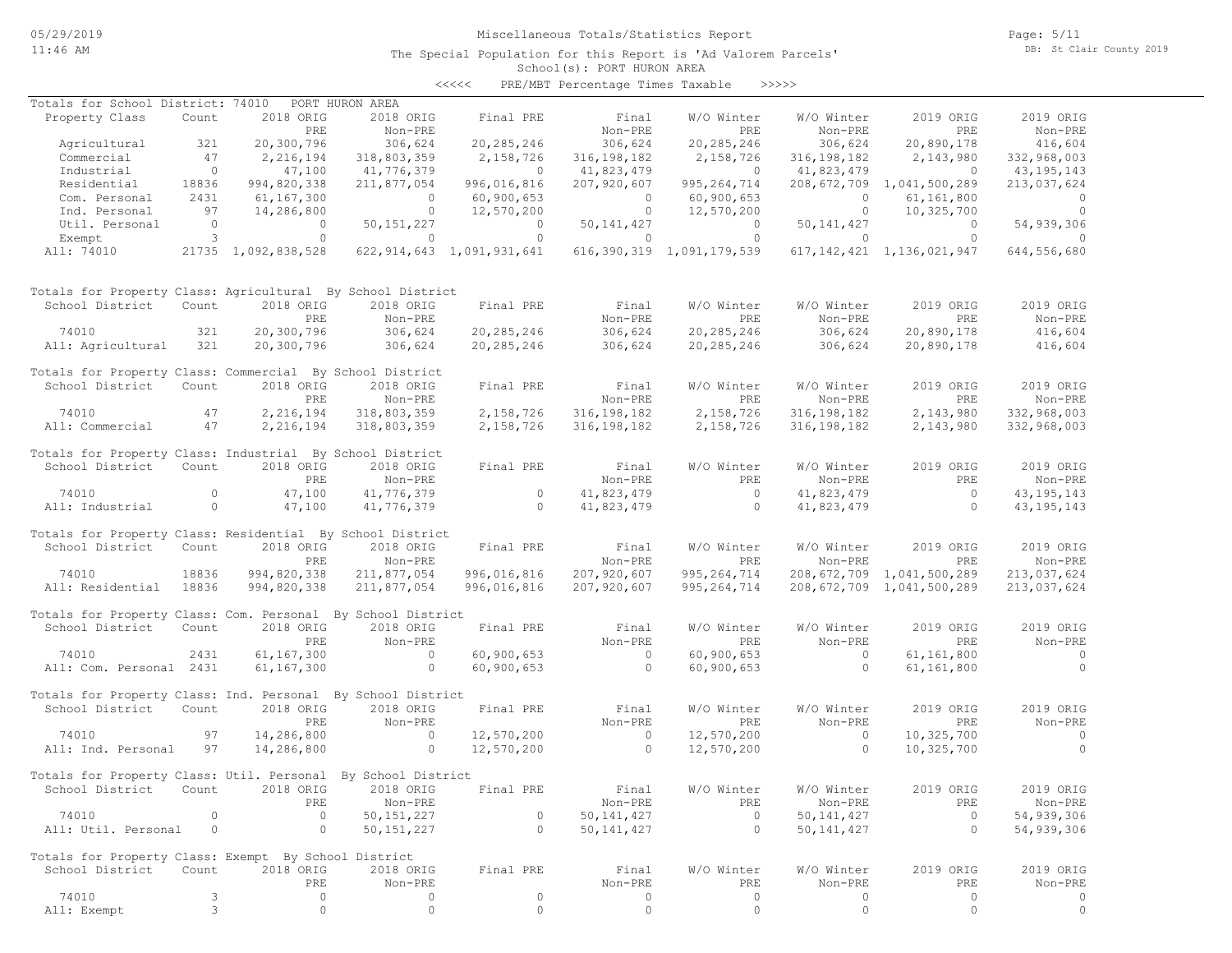05/29/2019 11:46 AM

Miscellaneous Totals/Statistics Report

Page: 6/11 DB: St Clair County 2019

### School(s): PORT HURON AREA The Special Population for this Report is 'Ad Valorem Parcels'

<<<<< PRE/MBT Percentage Times Taxable >>>>>

| Totals          | Count  | ORIG<br>2018         | 2018 ORIG   | Final PRE                 | Final       | W/O Winter    | W/O Winter  | 2019 ORIG     | 2019 ORIG   |
|-----------------|--------|----------------------|-------------|---------------------------|-------------|---------------|-------------|---------------|-------------|
|                 |        | PRE                  | $Non-PRF$   |                           | Non-PRE     | PRE           | Non-PRE     | PRE           | Non-PRE     |
| Real            | 19,204 | 1,017,384,428        |             | 572,763,416 1,018,460,788 | 566,248,892 | 1,017,708,686 | 567,000,994 | 1,064,534,447 | 589,617,374 |
| Personal        | 2,528  | 75,454,100           | 50,151,227  | 73,470,853                | 50,141,427  | 73,470,853    | 50,141,427  | 71,487,500    | 54,939,306  |
| Real & Personal |        | 21,732 1,092,838,528 | 622,914,643 | 8 1,091,931,641           | 616,390,319 | 1,091,179,539 | 617,142,421 | 1,136,021,947 | 644,556,680 |
| Exempt          |        |                      |             |                           |             |               |             |               |             |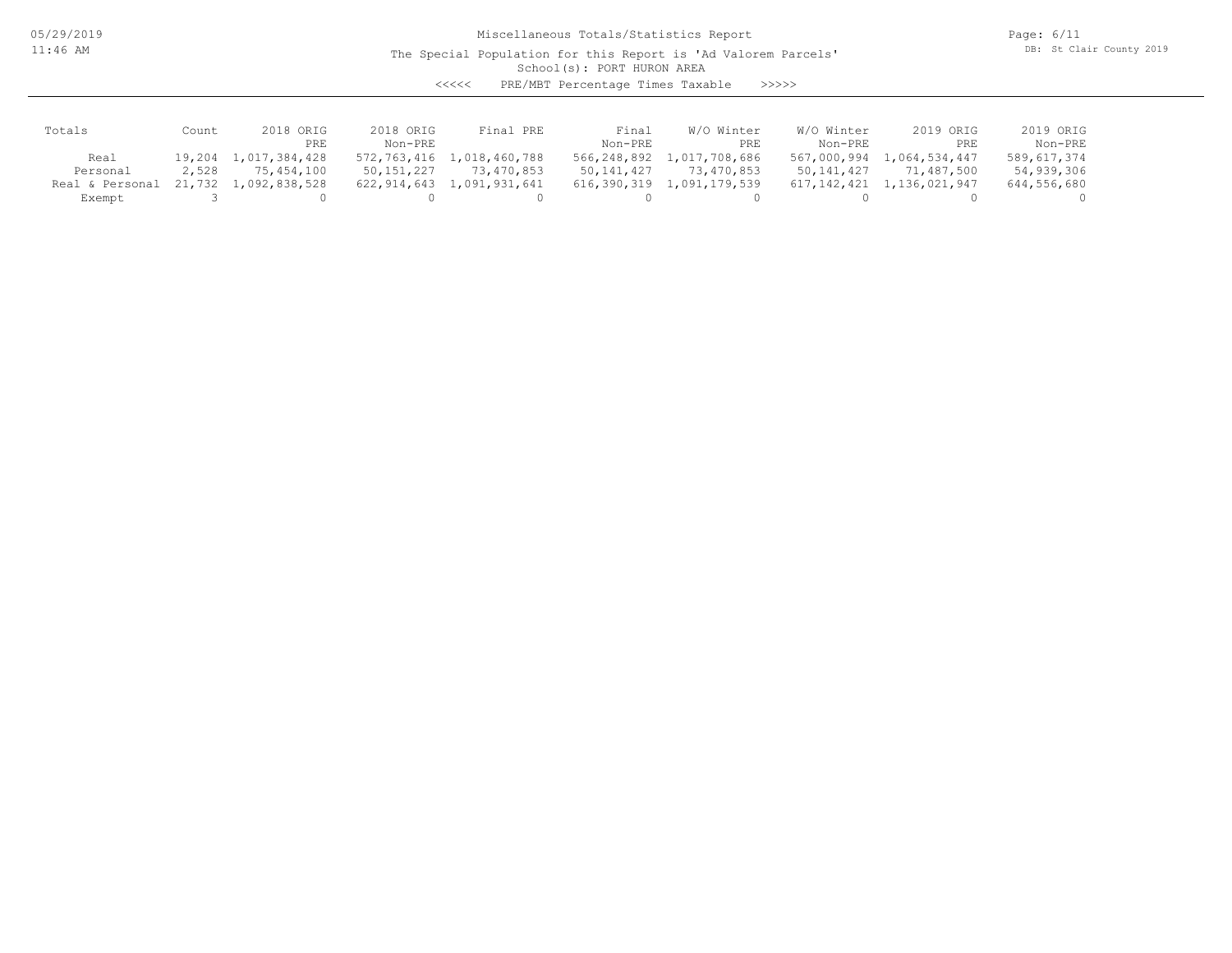## School(s): PORT HURON AREA Miscellaneous Totals/Statistics Report The Special Population for this Report is 'Ad Valorem Parcels' <<<<< DDA/LDFA Totals - CFT/IFT/REHAB Totals >>>>>

\*\*\*\*\* DDA/LDFA Totals \*\*\*\*\*

|                       |       | Base       | Current    | Current      | Current      | Final        | Final        | Final        |
|-----------------------|-------|------------|------------|--------------|--------------|--------------|--------------|--------------|
| DDA/LDFA              | Count | Value      | Assessed   | Taxable      | Captured     | Assessed     | Taxable      | Captured     |
| 09 EDISON REDEPMT #   | 73    | 202,225    | 10,731,500 | 10,207,060   | 10,004,835   | 11,239,100   | 10,283,345   | 10,081,120   |
| 20 D.D.A.             | 1436  | - 0        | 86,504,300 | 72,279,556   | 71,542,903   | 74,974,100   | 67,339,541   | 66,620,153   |
| 05 PEERLESS THOMAS    | 27    | 105,225    | 3,439,300  | 3,060,515    | 2,955,290    | 3,342,500    | 3,140,676    | 3,035,451    |
| 14 BROWNFIELD 381     | 16    | 1,708,500  | 3,439,300  | 3,060,515    | 1,352,015    | 3,342,500    | 3,140,676    | 1,432,176    |
| 03 PH PAPER COMPANY   | 49    | 10,182,575 | 7,204,900  | 6,213,442    | $-3,969,133$ | 6,190,600    | 5,981,768    | $-4,200,807$ |
| 18 WATER ST MARINA    |       | 220,800    | 2,629,800  | 2,552,297    | 2,331,497    | 2,574,500    | 2,485,139    | 2,264,339    |
| 11 BROWNFIELD PLAN    | 72    | 1,887,480  | 13,228,400 | 11,892,384   | 10,004,904   | 11,261,300   | 9,746,692    | 7,859,212    |
| 12 BROWNFIELD PLAN    | 219   | 12,527,110 | 12,460,900 | 9,843,968    | $-2,521,795$ | 10,196,800   | 9,156,597    | $-3,821,901$ |
| 13 BROWNFIELD PLAN    | 66    | 2,210,799  | 2,383,300  | 1,922,613    | $-288,186$   | 1,994,500    | 1,896,282    | $-314,517$   |
| 02 IND. PARK (ORIGI   | 225   | 8,358,566  | 33,127,000 | 29,771,001   | 21, 412, 435 | 31,302,800   | 30,338,346   | 21,979,780   |
| 04 KRAFFT-HOLLAND     | 320   | 2,286,075  | 30,185,900 | 25,738,936   | 23, 452, 861 | 28,705,500   | 25, 143, 032 | 22,856,957   |
| 10 IND. PARK (EXPAN   | 24    | 57,175     | 6,030,700  | 5,440,322    | 5,383,147    | 6,030,000    | 5,944,082    | 5,886,907    |
| $01$ T. H. - CROSS PT | 176   | 3,399,605  | 16,211,600 | 13, 314, 631 | 9,915,026    | 15, 315, 800 | 13,441,273   | 10,041,668   |
| 08 MAINSTREET #5      | 300   | 5,138,325  | 11,239,200 | 8,136,506    | 2,998,181    | 8,062,700    | 7,388,927    | 2,250,602    |
| 07 NBD, YMCA #2       | 51    | 500,000    | 3,264,400  | 3,014,196    | 2,514,196    | 1,420,100    | 1,354,662    | 854,662      |
| 21 BENS 314, LLC      |       | 59,100     | 79,600     | 60,414       | 1,314        | 63,400       | 58,999       | -101         |
| 19 HURON MAINSTREET   | 41    | 1,047,400  | 2,540,900  | 1,237,462    | 190,062      | 1,308,400    | 1,215,417    | 168,017      |
| 17 BROWNFIELD SPERR   |       | 65,000     | 775,000    | 775,000      | 710,000      | 765,200      | 765,200      | 700,200      |
| 16 BROWNFIELD HARKE   |       |            |            |              |              |              |              |              |
| 15 BROWNFIELD SCST    |       |            |            |              |              |              |              |              |
| $28 - DDA/TIFA$ #1    | 818   | 17,836,100 | 41,578,800 | 33, 214, 555 | 15,378,455   | 34,914,200   | 32,034,197   | 14,198,097   |
| DDA/TIFA #1           | 48    | 2,952,525  |            |              | $-2,952,525$ |              |              | $-2,952,525$ |

\*\*\*\*\* CFT/IFT/REHAB Totals \*\*\*\*\*

|                                            |                 | Count | SEV Value | Taxable Value |
|--------------------------------------------|-----------------|-------|-----------|---------------|
| OPRA - Frozen                              | Real            |       |           |               |
| OPRA - Frozen                              | Personal        |       |           |               |
| OPRA - Frozen                              | Real & Personal |       |           |               |
| PILT - Payment in Lieu of  Real            |                 |       | 276,400   | 276,400       |
| PILT - Payment in Lieu of  Personal        |                 |       | 15,000    | 15,000        |
| PILT - Payment in Lieu of  Real & Personal |                 | 2.    | 291,400   | 291,400       |
| NEZ - REHAB (Frozen)                       | Real            |       |           |               |
| NEZ - REHAB (Frozen)                       | Personal        |       |           |               |
| NEZ - REHAB (Frozen)                       | Real & Personal |       |           |               |
| OPRA - Rehab                               | Real            | 2     |           |               |
| OPRA - Rehab                               | Personal        |       |           |               |
| OPRA - Rehab                               | Real & Personal |       |           |               |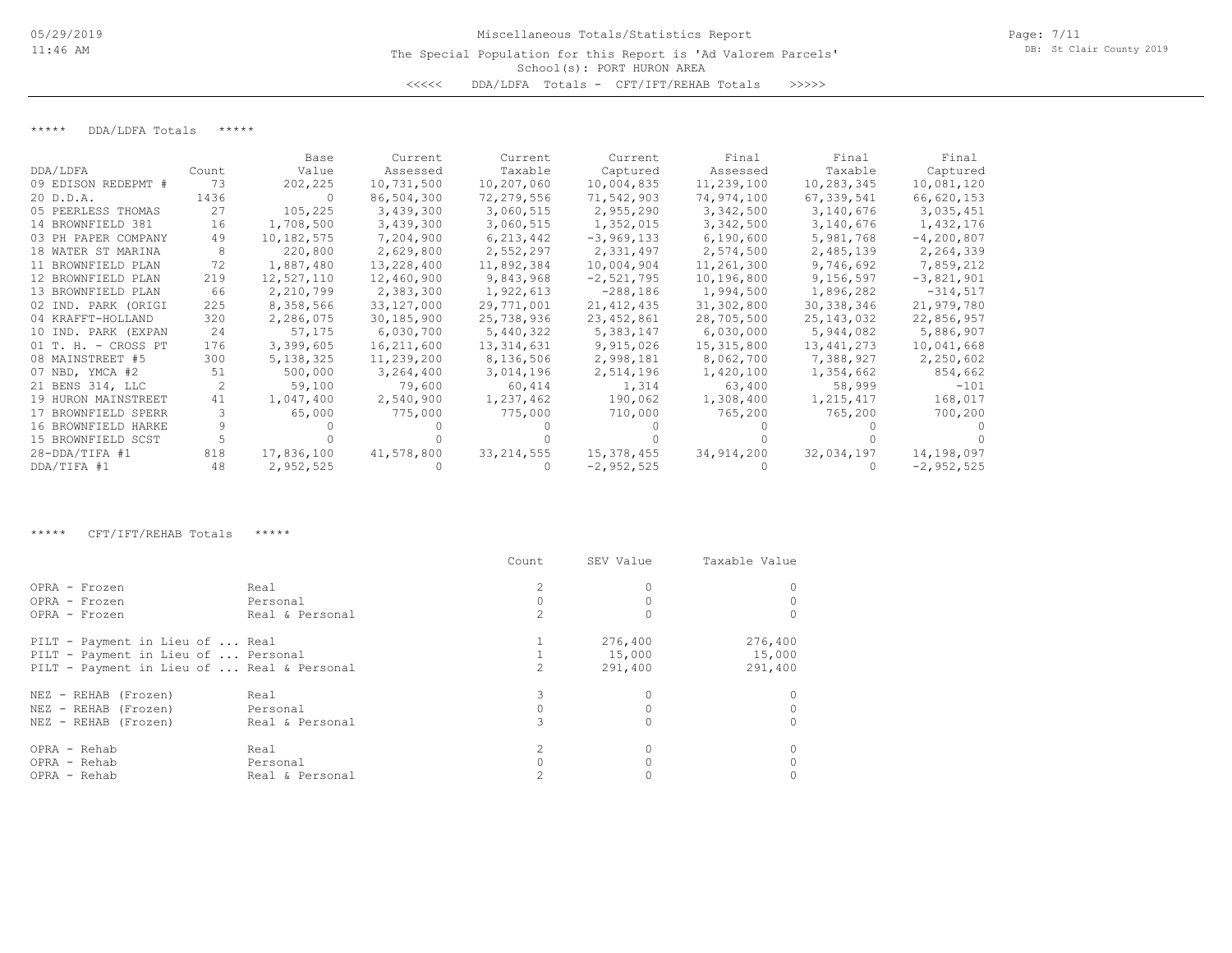School(s): PORT HURON AREA

<<<<< Special Act Totals >>>>>

\*\*\*\*\* DDA/LDFA Totals \*\*\*\*\*

|                     |       | Base       | Current      | Current      | Current      | Final      | Final        | Final        |
|---------------------|-------|------------|--------------|--------------|--------------|------------|--------------|--------------|
| DDA/LDFA            | Count | Value      | Assessed     | Taxable      | Captured     | Assessed   | Taxable      | Captured     |
| 09 EDISON REDEPMT # | 73    | 202,225    | 10,731,500   | 10,207,060   | 10,004,835   | 11,239,100 | 10,283,345   | 10,081,120   |
| 20 D.D.A.           | 1436  | - 0        | 86,504,300   | 72,279,556   | 71,542,903   | 74,974,100 | 67,339,541   | 66,620,153   |
| 05 PEERLESS THOMAS  | 27    | 105,225    | 3,439,300    | 3,060,515    | 2,955,290    | 3,342,500  | 3,140,676    | 3,035,451    |
| 14 BROWNFIELD 381   | 16    | 1,708,500  | 3,439,300    | 3,060,515    | 1,352,015    | 3,342,500  | 3,140,676    | 1,432,176    |
| 03 PH PAPER COMPANY | 49    | 10,182,575 | 7,204,900    | 6,213,442    | $-3,969,133$ | 6,190,600  | 5,981,768    | $-4,200,807$ |
| 18 WATER ST MARINA  |       | 220,800    | 2,629,800    | 2,552,297    | 2,331,497    | 2,574,500  | 2,485,139    | 2,264,339    |
| 11 BROWNFIELD PLAN  | 72    | 1,887,480  | 13,228,400   | 11,892,384   | 10,004,904   | 11,261,300 | 9,746,692    | 7,859,212    |
| 12 BROWNFIELD PLAN  | 219   | 12,527,110 | 12,460,900   | 9,843,968    | $-2,521,795$ | 10,196,800 | 9,156,597    | $-3,821,901$ |
| 13 BROWNFIELD PLAN  | 66    | 2,210,799  | 2,383,300    | 1,922,613    | $-288,186$   | 1,994,500  | 1,896,282    | $-314,517$   |
| 02 IND. PARK (ORIGI | 225   | 8,358,566  | 33,127,000   | 29,771,001   | 21, 412, 435 | 31,302,800 | 30, 338, 346 | 21,979,780   |
| 04 KRAFFT-HOLLAND   | 320   | 2,286,075  | 30, 185, 900 | 25,738,936   | 23, 452, 861 | 28,705,500 | 25, 143, 032 | 22,856,957   |
| 10 IND. PARK (EXPAN | 24    | 57,175     | 6,030,700    | 5,440,322    | 5,383,147    | 6,030,000  | 5,944,082    | 5,886,907    |
| 01 T. H. - CROSS PT | 176   | 3,399,605  | 16,211,600   | 13,314,631   | 9,915,026    | 15,315,800 | 13,441,273   | 10,041,668   |
| 08 MAINSTREET #5    | 300   | 5,138,325  | 11,239,200   | 8,136,506    | 2,998,181    | 8,062,700  | 7,388,927    | 2,250,602    |
| 07 NBD, YMCA #2     | 51    | 500,000    | 3,264,400    | 3,014,196    | 2,514,196    | 1,420,100  | 1,354,662    | 854,662      |
| 21 BENS 314, LLC    |       | 59,100     | 79,600       | 60,414       | 1,314        | 63,400     | 58,999       | $-101$       |
| 19 HURON MAINSTREET | 41    | 1,047,400  | 2,540,900    | 1,237,462    | 190,062      | 1,308,400  | 1,215,417    | 168,017      |
| 17 BROWNFIELD SPERR |       | 65,000     | 775,000      | 775,000      | 710,000      | 765,200    | 765,200      | 700,200      |
| 16 BROWNFIELD HARKE |       |            |              |              |              |            |              |              |
| 15 BROWNFIELD SCST  |       |            |              |              |              |            |              |              |
| $28 - DDA/TIFA$ #1  | 818   | 17,836,100 | 41,578,800   | 33, 214, 555 | 15,378,455   | 34,914,200 | 32,034,197   | 14,198,097   |
| DDA/TIFA #1         | 48    | 2,952,525  |              |              | $-2,952,525$ |            |              | $-2,952,525$ |

\*\*\*\*\* Special Act Totals \*\*\*\*\*

|                                     |                 | Count          | SEV Value    | Taxable Value |
|-------------------------------------|-----------------|----------------|--------------|---------------|
| OPRA - Frozen                       | Real            | 2              | $\Omega$     | $\Omega$      |
| OPRA - Frozen                       | Personal        | $\Omega$       |              | $\circ$       |
| OPRA - Frozen                       | Real & Personal | $\mathcal{L}$  |              | $\Omega$      |
| OPRA - Rehab                        | Real            | $\overline{c}$ | $\Omega$     | $\circ$       |
| OPRA - Rehab                        | Personal        | $\Omega$       |              | $\circ$       |
| OPRA - Rehab                        | Real & Personal | 2              | $\Omega$     | $\Omega$      |
| NEZ - REHAB (Frozen)                | Real            | 3              | $\Omega$     | $\Omega$      |
| NEZ - REHAB (Frozen)                | Personal        | $\bigcap$      | $\Omega$     | $\circ$       |
| NEZ - REHAB (Frozen)                | Real & Personal |                |              | $\circ$       |
| PA 494/204 - Developmental Property | Real            | 3              | $\Omega$     | $\Omega$      |
| PA 494/204 - Developmental Property | Personal        |                | $\mathbf{0}$ | 0             |
| PA 494/204 - Developmental Property | Real & Personal |                |              | $\Omega$      |
| DNR - DNR-PILT                      | Real            | $\overline{2}$ | $\Omega$     | $\circ$       |
| DNR - DNR-PILT                      | Personal        | $\Omega$       | $\Omega$     | $\Omega$      |
| DNR - DNR-PILT                      | Real & Personal |                |              | $\Omega$      |
| Sr Ctzn/Dis Fam Hsq-PILT 2008 Rates | Real            |                | 276400       | 276400        |
| Sr Ctzn/Dis Fam Hsq-PILT 2008 Rates | Personal        |                | 15000        | 15000         |
| Sr Ctzn/Dis Fam Hsq-PILT 2008 Rates | Real & Personal | $\overline{c}$ | 291400       | 291400        |
| Charitable Nonprofit Housing        | Real            | 2              | $\Omega$     | $\Omega$      |
| Charitable Nonprofit Housing        | Personal        | $\Omega$       | $\Omega$     | $\Omega$      |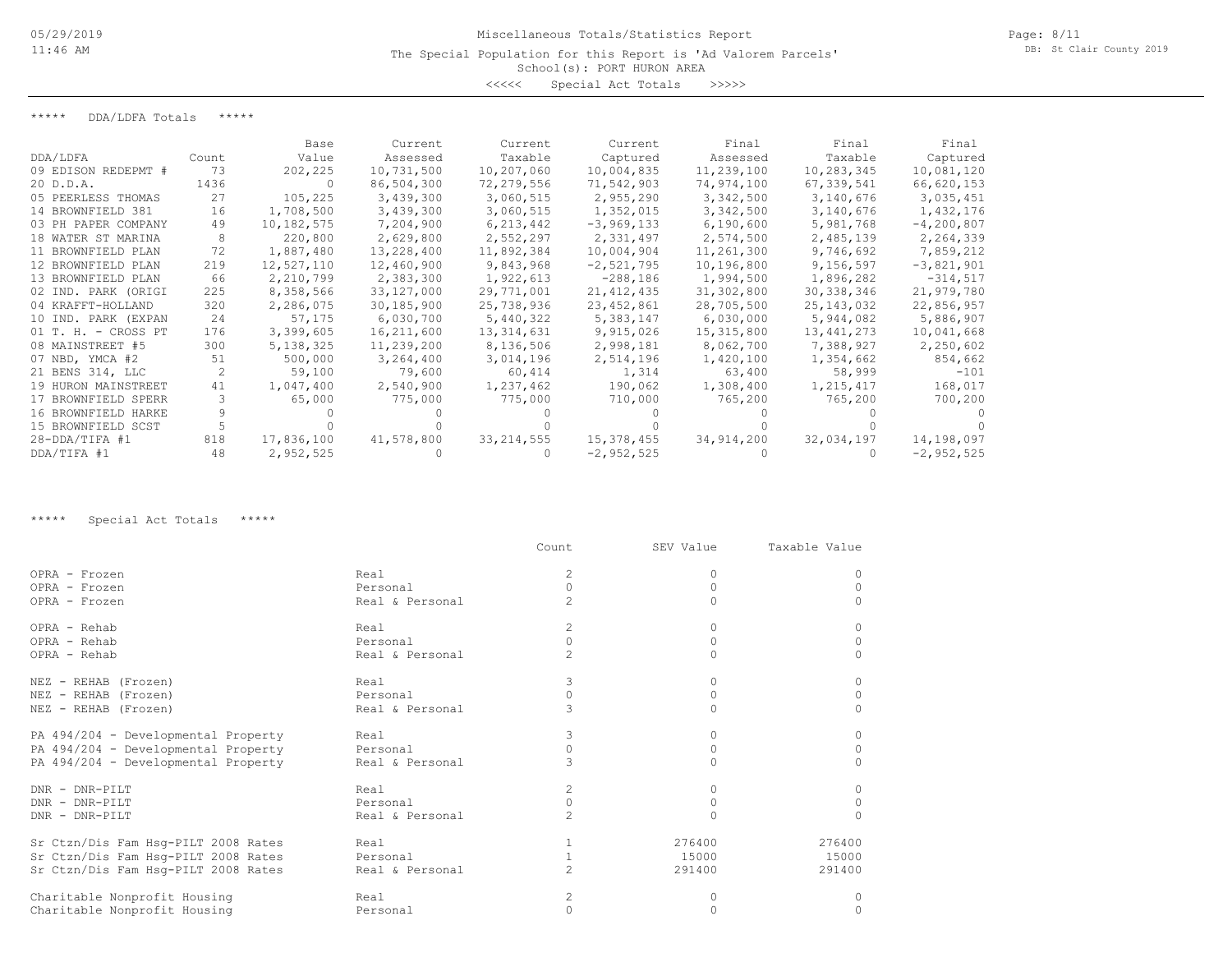| 05/29/2019                   | Miscellaneous Totals/Statistics Report                                                       |                           |  |  | Page: $9/11$             |  |  |
|------------------------------|----------------------------------------------------------------------------------------------|---------------------------|--|--|--------------------------|--|--|
| $11:46$ AM                   | The Special Population for this Report is 'Ad Valorem Parcels'<br>School(s): PORT HURON AREA |                           |  |  | DB: St Clair County 2019 |  |  |
|                              | <<<<                                                                                         | Special Act Totals >>>>>> |  |  |                          |  |  |
| Charitable Nonprofit Housing | Real & Personal                                                                              |                           |  |  |                          |  |  |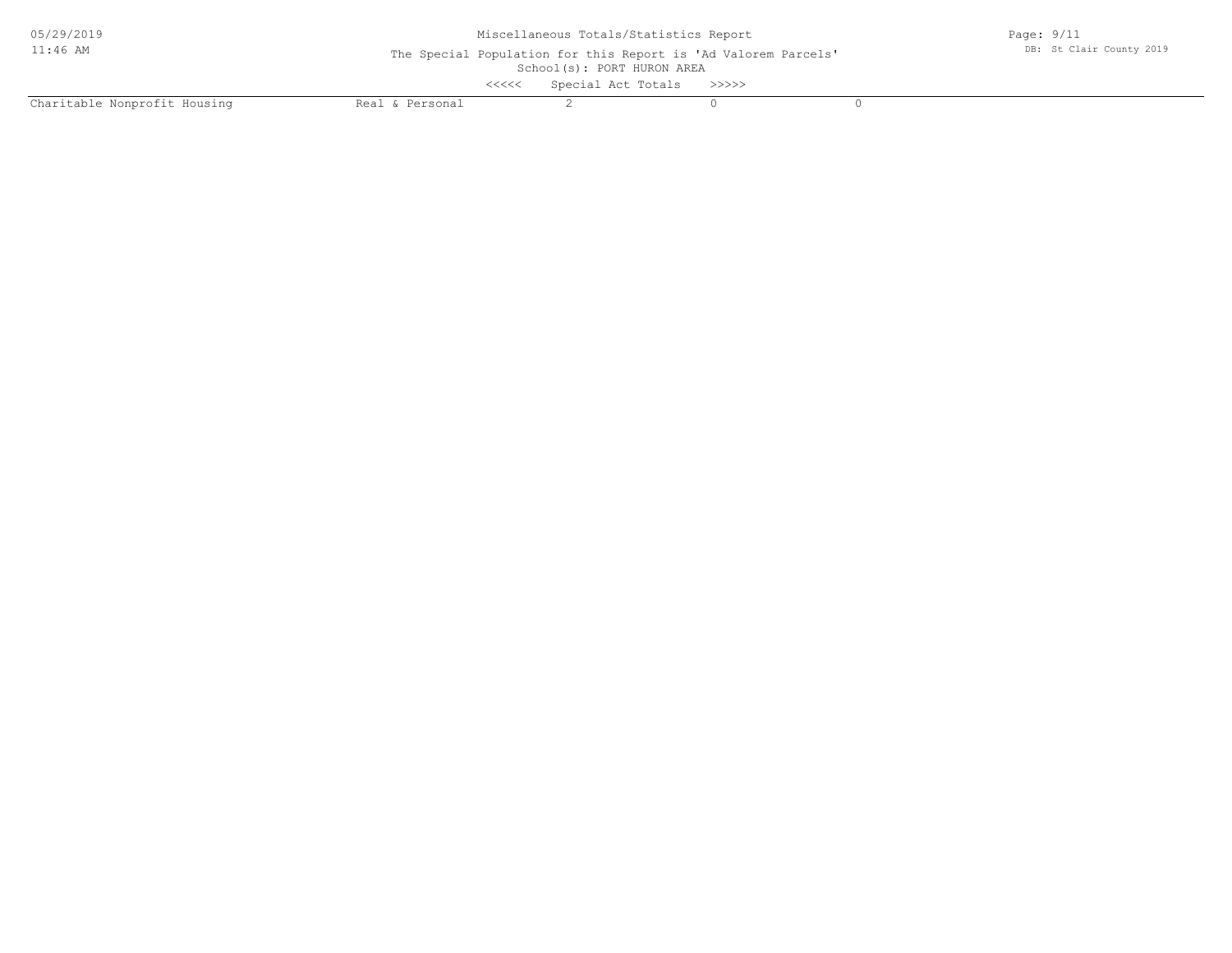### School(s): PORT HURON AREA The Special Population for this Report is 'Ad Valorem Parcels'

Page: 10/11 DB: St Clair County 2019

<<<<< Top 20 Statistics >>>>>

| ***** Top 20 S.E.V.s *****                                         |                                                                                                                                                                                                                                                              |                                                                                  |                                     |                                          |
|--------------------------------------------------------------------|--------------------------------------------------------------------------------------------------------------------------------------------------------------------------------------------------------------------------------------------------------------|----------------------------------------------------------------------------------|-------------------------------------|------------------------------------------|
| 06-999-0236-000                                                    | DTE ELECTRIC COMPANY                                                                                                                                                                                                                                         |                                                                                  |                                     | \$12,009,400                             |
| 20-022-1001-000                                                    | EJ CONTANI<br>BIRCHWOOD MALL LTD PARTNSHIP<br>MPT OF POPT UIDAN                                                                                                                                                                                              |                                                                                  | $\mathsf{S}$                        | 11,443,100                               |
| $06 - 150 - 0051 - 600$                                            | MPT OF PORT HURON LLC<br>SEMCO ENERGY INC                                                                                                                                                                                                                    |                                                                                  |                                     | \$10,627,800                             |
| 06-010-2001-400                                                    |                                                                                                                                                                                                                                                              |                                                                                  | \$                                  | 8,904,800                                |
| 20-016-2022-002                                                    |                                                                                                                                                                                                                                                              |                                                                                  | $\boldsymbol{\mathsf{S}}$           | 8,104,000                                |
| 06-999-0859-000                                                    |                                                                                                                                                                                                                                                              |                                                                                  | \$                                  | 6,358,000                                |
| 20-999-0030-000                                                    |                                                                                                                                                                                                                                                              |                                                                                  | $\ddot{\varsigma}$                  | 5,814,500                                |
| 28-168-0006-000                                                    |                                                                                                                                                                                                                                                              |                                                                                  | \$<br>\$                            | 5,629,600                                |
| 20-016-2031-004                                                    | MPT OF PORT HURON LLC<br>SEMCO ENERGY INC<br>WAL-MART STORES EAST LP<br>SEMCO ENERGY GAS<br>DTE ELECTRIC COMPANY<br>MENARDS<br>MEIJER INC<br>DTE ELECTRIC COMPANY<br>LAKE HURON MEDICAL CENTER<br>LAKE HURON MEDICAL CENTER<br>R R RDDN PAPER INC            |                                                                                  |                                     | 5,127,000                                |
| 25-999-0017-000                                                    |                                                                                                                                                                                                                                                              |                                                                                  |                                     | 4,968,700                                |
| $06 - 999 - 0810 - 400$                                            |                                                                                                                                                                                                                                                              |                                                                                  | \$                                  | 4,654,400                                |
| $06 - 375 - 0004 - 100$<br>$20 - 004 - 4008 - 001$                 | E B EDDY PAPER INC                                                                                                                                                                                                                                           |                                                                                  | $\boldsymbol{\mathsf{S}}$<br>\$     | 4,599,100<br>4,501,200                   |
|                                                                    |                                                                                                                                                                                                                                                              |                                                                                  | $\boldsymbol{\mathsf{S}}$           |                                          |
| 28-999-0061-000<br>$20 - 022 - 4046 - 000$                         |                                                                                                                                                                                                                                                              |                                                                                  | \$                                  | 4,452,900                                |
|                                                                    |                                                                                                                                                                                                                                                              |                                                                                  | $\uplus$                            | 4,438,700                                |
| 15-999-0002-500                                                    |                                                                                                                                                                                                                                                              |                                                                                  | \$                                  | 4,014,700                                |
| $20 - 021 - 3004 - 000$                                            |                                                                                                                                                                                                                                                              |                                                                                  | \$                                  | 3,507,400                                |
| 20-015-4037-100                                                    |                                                                                                                                                                                                                                                              |                                                                                  |                                     | 3,468,300                                |
| $20 - 022 - 4001 - 000$                                            |                                                                                                                                                                                                                                                              |                                                                                  | \$<br>\$                            | 3,444,800                                |
| 28-750-0088-000                                                    |                                                                                                                                                                                                                                                              |                                                                                  |                                     | 3,295,800                                |
|                                                                    | KELLE BLECTRIL<br>MPT OF PORT HURON LELLE<br>TTC TRANSMISSION<br>RUBY 07 PORT HURON LLC<br>NIC 12 BLUE WATER LODGE OWNER LLC<br>LOWE'S HOME CENTER INC<br>32ND ST PORT HURON LLC                                                                             |                                                                                  |                                     |                                          |
| ***** Top 20 Taxable Values *****                                  |                                                                                                                                                                                                                                                              |                                                                                  |                                     |                                          |
| $06 - 999 - 0236 - 000$                                            | DTE ELECTRIC COMPANY<br>SEMCO ENERGY INC                                                                                                                                                                                                                     |                                                                                  | \$                                  | 12,009,400                               |
| $06 - 010 - 2001 - 400$                                            |                                                                                                                                                                                                                                                              |                                                                                  | \$                                  | 8,904,800                                |
| 20-022-1001-000                                                    | BIRCHWOOD MALL LTD PARTNSHIP                                                                                                                                                                                                                                 |                                                                                  | $\mathop{\rm S}\nolimits$           | 7,741,264                                |
| $06 - 150 - 0051 - 600$                                            |                                                                                                                                                                                                                                                              |                                                                                  | $\boldsymbol{\mathsf{S}}$           | 7,424,000                                |
| 06-999-0859-000                                                    |                                                                                                                                                                                                                                                              |                                                                                  | $\boldsymbol{\mathsf{S}}$           | 6,358,000                                |
| 20-999-0030-000                                                    |                                                                                                                                                                                                                                                              |                                                                                  | $\boldsymbol{\mathsf{S}}$           | 5,814,500                                |
| 20-016-2022-002                                                    | SEMCO ENERGY INC<br>BIRCHWOOD MALL LTD PARTNSHIP<br>MPT OF PORT HURON LLC<br>SEMCO ENERGY GAS<br>TE ELECTRIC COMPANY<br>WAL-MART STORES EAST LP<br>DTE ELECTRIC COMPANY<br>LAKE HURON MEDICAL CENTER<br>DTE ELECTRIC COMPANY<br>ITC TRANSMISSION<br>ITC FRAN |                                                                                  |                                     | 5,444,980                                |
| 25-999-0017-000                                                    |                                                                                                                                                                                                                                                              |                                                                                  | $\frac{1}{2}$<br>$\dot{\mathsf{s}}$ | 4,968,700                                |
| $06 - 999 - 0810 - 400$                                            |                                                                                                                                                                                                                                                              |                                                                                  |                                     | 4,654,400                                |
| 28-999-0061-000                                                    |                                                                                                                                                                                                                                                              |                                                                                  |                                     | 4,452,900                                |
| 15-999-0002-500                                                    |                                                                                                                                                                                                                                                              |                                                                                  |                                     | 4,014,700                                |
| $06 - 375 - 0004 - 100$                                            | E B EDDY PAPER INC                                                                                                                                                                                                                                           |                                                                                  |                                     | 3,862,248                                |
| $20 - 016 - 2031 - 004$                                            | MEIJER INC                                                                                                                                                                                                                                                   |                                                                                  |                                     | 3,537,736                                |
| 28-168-0006-000                                                    | MENARDS                                                                                                                                                                                                                                                      |                                                                                  |                                     | 3,406,340                                |
| 28-750-0088-000                                                    | 32ND ST PORT HURON LLC                                                                                                                                                                                                                                       |                                                                                  |                                     | 2,942,575                                |
| 20-004-4008-001                                                    | REGENCY ON THE LAKE REAL ESTATE                                                                                                                                                                                                                              |                                                                                  |                                     | 2,897,210                                |
| 20-022-4046-000<br>20-022-4001-000                                 | MPT OF PORT HURON LLC<br>LOWE'S HOME CENTER INC<br>MPT OF PORT HURON LLC                                                                                                                                                                                     |                                                                                  |                                     | 2,871,822<br>2,733,198                   |
| 06-151-0088-000                                                    |                                                                                                                                                                                                                                                              |                                                                                  |                                     | $\uparrow$<br>2,695,622                  |
| 20-999-0101-000                                                    | PORT HURON APARTMENTS LLC<br>SEMCO ENERGY INC                                                                                                                                                                                                                |                                                                                  |                                     | 2,338,100                                |
|                                                                    |                                                                                                                                                                                                                                                              |                                                                                  | Ŝ.                                  |                                          |
|                                                                    |                                                                                                                                                                                                                                                              |                                                                                  |                                     |                                          |
| ***** Top 20 Owners by Taxable Value *****<br>DTE ELECTRIC COMPANY | has 33,352,100 Taxable Value in 11 Parcel(s)                                                                                                                                                                                                                 |                                                                                  |                                     |                                          |
| SEMCO ENERGY INC                                                   | has                                                                                                                                                                                                                                                          |                                                                                  |                                     |                                          |
| MPT OF PORT HURON LLC                                              | has 11,817,436 Taxable Value in 15 Parcel(s)                                                                                                                                                                                                                 | 14,701,100 Taxable Value in 9 Parcel(s)                                          |                                     |                                          |
|                                                                    | has                                                                                                                                                                                                                                                          |                                                                                  |                                     |                                          |
| BIRCHWOOD MALL LTD PARTNSHIP<br>SEMCO ENERGY GAS                   | has                                                                                                                                                                                                                                                          | 8,291,007 Taxable Value in 9 Parcel(s)<br>6,358,000 Taxable Value in 1 Parcel(s) |                                     |                                          |
| WAL-MART STORES EAST LP                                            | has                                                                                                                                                                                                                                                          | 5,814,830 Taxable Value in 4 Parcel(s)                                           |                                     |                                          |
| ITC TRANSMISSION                                                   | has                                                                                                                                                                                                                                                          | 5,362,500 Taxable Value in 4 Parcel(s)                                           |                                     |                                          |
| LAKE HURON MEDICAL CENTER                                          | has                                                                                                                                                                                                                                                          | 4,891,600 Taxable Value in 3 Parcel(s)                                           |                                     |                                          |
| ACHESON VENTURES LLC                                               | has                                                                                                                                                                                                                                                          | 4,785,202 Taxable Value in 53 Parcel(s)                                          |                                     |                                          |
|                                                                    | has                                                                                                                                                                                                                                                          |                                                                                  |                                     | 4,719,502 Taxable Value in 635 Parcel(s) |
| MENARDS                                                            | has                                                                                                                                                                                                                                                          | 4,638,140 Taxable Value in 2 Parcel(s)                                           |                                     |                                          |
| MEIJER INC                                                         | has                                                                                                                                                                                                                                                          | 3,930,515 Taxable Value in 7 Parcel(s)                                           |                                     |                                          |
| E B EDDY PAPER INC                                                 | has                                                                                                                                                                                                                                                          | 3,908,115 Taxable Value in 5 Parcel(s)                                           |                                     |                                          |
|                                                                    |                                                                                                                                                                                                                                                              |                                                                                  |                                     |                                          |